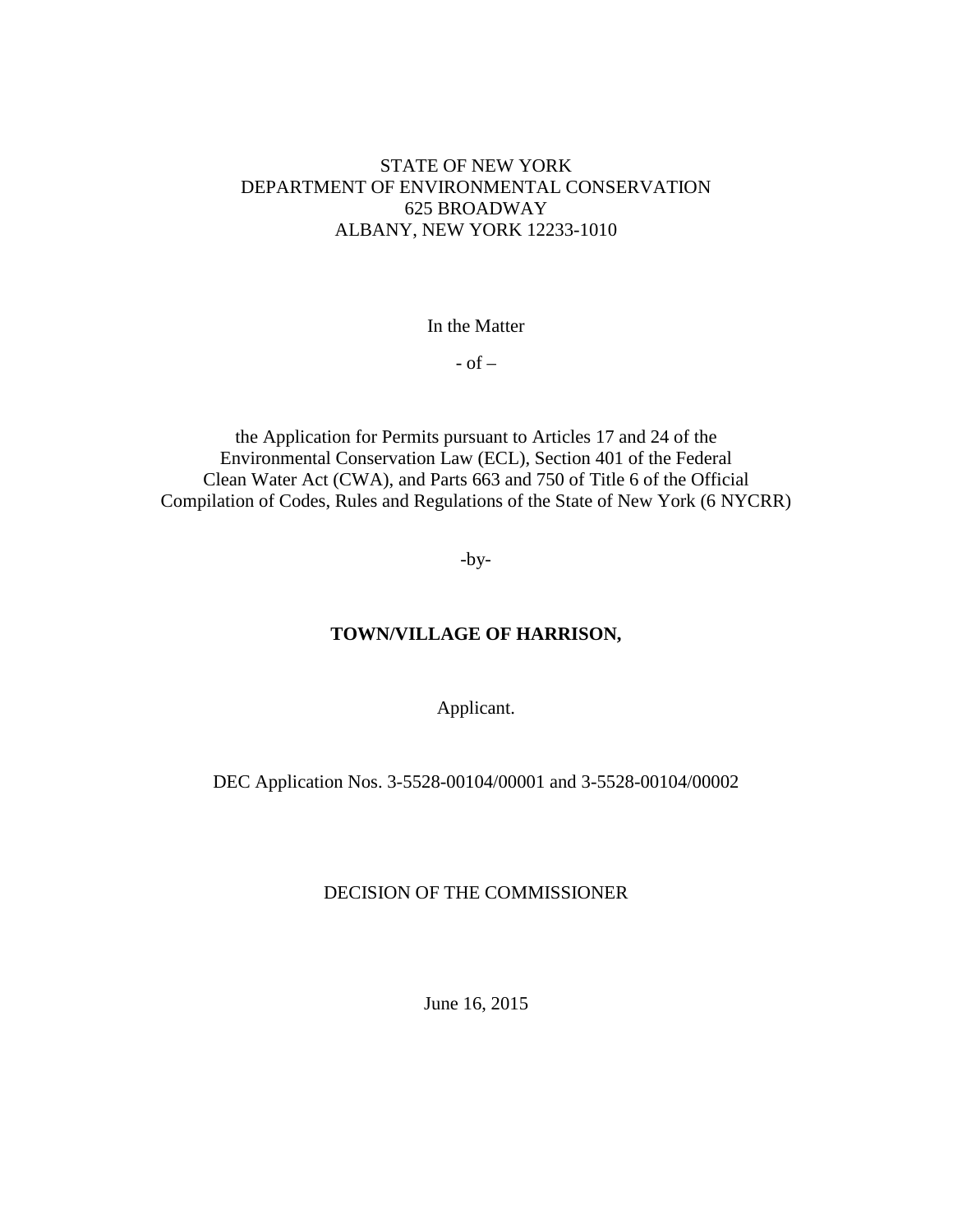#### DECISION OF THE COMMISSIONER

The Town and Village of Harrison ("Harrison" or "applicant") proposes to develop a brownfield remediation site in Harrison ("Project Home Run" or "project"), and has applied for a consolidated permit pursuant to ECL articles 17 and 24, implementing regulations, and Clean Water Act § 401. The project has twice been reduced significantly in scope. The initial version of the project, according to the 2007 completed application, included a full baseball and softball stadium, youth soccer and multipurpose field, children's playground, parking lots, and associated infrastructure (see [http://www.dec.ny.gov/enb/35816.html,](http://www.dec.ny.gov/enb/35816.html) Notice of Legislative Public Hearing and Issues Conference, dated June 20, 2007). That version of the project would have involved filling and grading approximately 0.39 acre of a Class II freshwater wetland ("FWW J-3") and 1.7 acres of the wetland's 100-foot adjacent area (see Matter of Town/Village of Harrison, Rulings on Issues and Party Status, May 29, 2009 ["May 2009 Rulings"], at 2; see also Affidavit of Thomas J. Fucillo, Esq. dated January 13, 2015 ["Fucillo Aff."], Exhibit ["Ex."] 4, Document ["Doc."] 4 [Amended Negative Declaration dated August 7, 2014], at 1).

In 2009 and 2010, Harrison revised and reduced the size of the project, resulting in plans for a "pick-up ball field, an open grass area, a walking trail that loops around the property and connects to the existing wood plank river walk and two gravel parking areas" (see Matter of Town/Village of Harrison, Supplemental Rulings on Issues for Adjudication, July 15, 2011 ["July 2011 Supplemental Rulings"]; see also Beaver Swamp Brook Project Home Run SEQRA Negative Declaration Update [Jan. 21, 2011]). That iteration of the project included filling and grading approximately 0.162 acre of FWW J-3 and 2.0 acres of the wetland's adjacent area.

Following a legislative hearing and issues conference, Administrative Law Judge ("ALJ") Daniel P. O'Connell issued three rulings regarding the second proposed project: (i) the May 2009 Rulings; (ii) an August 21, 2009 Ruling on SEQRA Compliance ("August 2009 SEQRA Ruling"); and (iii) the July 2011 Supplemental Rulings. In 2011, intervenors City of Rye ("Rye") and Douglas Schaper appealed from the ALJ's May 2009 Rulings and July 2011 Supplemental Rulings.

On June 12, 2013, I issued an Interim Decision ("Interim Decision") affirming the ALJ's rulings, and remanded the matter for adjudication of whether the project as it then existed satisfied the "weighing standards" set forth at 6 NYCRR 663.5(e)(2), applicable to projects involving placing fill in, and grading, a regulated wetland (see Interim Decision, at  $9-10$  $9-10$  $9-10$ ).<sup>1</sup> In November 2013, at the parties' request, the matter was referred to mediation. Although the mediation efforts were productive in narrowing the issues, they did not result in a complete resolution or settlement of the matter.<sup>[2](#page-1-1)</sup> In August 2014, the parties requested that the ALJ schedule the adjudicatory hearing.

 $\overline{a}$ 

<span id="page-1-0"></span> $1$  In the Interim Decision, I also: (i) affirmed the ALJ holding that Harrison's SEORA determination is beyond the scope of this proceeding (see Interim Decision, at 7); and (ii) held that Department staff's SEQRA negative declaration was not irrational (see id. at 6-7).

<span id="page-1-1"></span><sup>&</sup>lt;sup>2</sup> According to Harrison, during the mediation, Department staff and Harrison discussed ways to further reduce direct impacts to the wetland, and ultimately agreed to reposition the project so it would have no direct impacts on the wetland (see Fucillo Aff. ¶ 3). Although informed of the reduction in the scope of the project, Rye and Mr. Schaper declined to withdraw their opposition (see id.).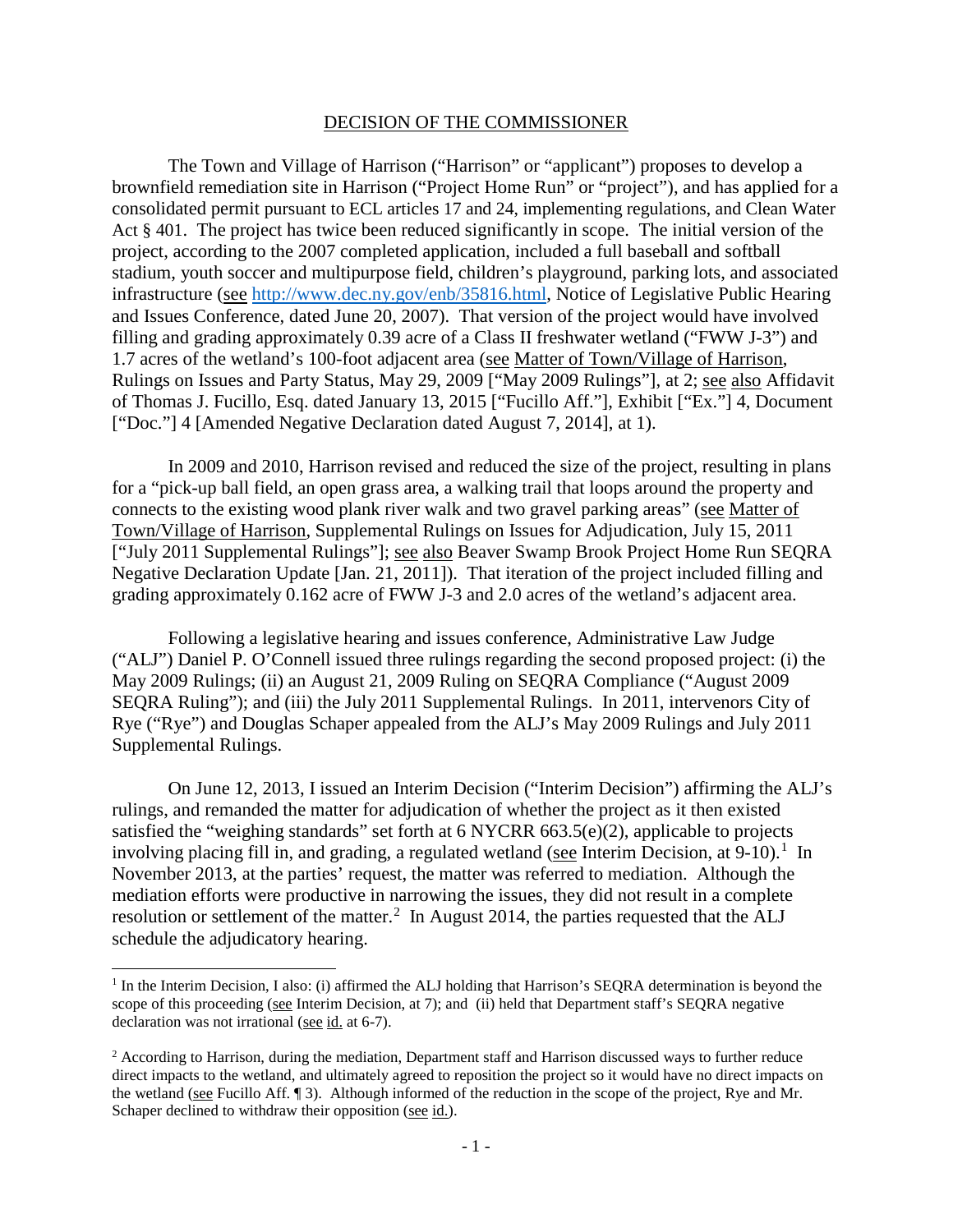On or about August 19, 2014, Harrison filed a joint permit application and supporting documents relating to modification of the proposed freshwater wetlands permit, and reflecting a further modification and reduction of the project ("August 2014 Project"). The August 2014 Project no longer involves any filling or grading activities in FWW J-3. Filling and grading activities would be limited to 2.0 acres of the wetland's adjacent area. In addition, the August 2014 Project includes a 1.07 acre wetland buffer enhancement plan to mitigate impacts on the adjacent area, comprised of removing all invasive plant species and replacing them with a combination of native plants and a seed mix to provide a vegetated buffer to the wetlands (see Matter of Town/Village of Harrison, Further Proceedings and Draft Scheduling Order, dated October 31, 2014 ["October 2014 Ruling"], at 2).

By email dated September 16, 2014, Department staff provided to the parties and to the ALJ copies of a Notice of Complete Application ("NOCA"), a SEQRA determination concerning the August 2014 Project, and a draft permit. Staff published the NOCA in the September 17, 2014 *Environmental Notice Bulletin*, and applicant published the NOCA in the *Journal News*. The NOCA provided a 15-day public comment period. No comments were received.

By letter dated October 3, 2014 ("Appl. Oct. 2014 Letter"), Harrison notified the ALJ that it did not object to any of the conditions in the draft permit and, based upon the reduction in scope of the project, requested that the adjudicatory hearing be canceled as moot. Following receipt and review of the comments provided by the parties, the ALJ ruled that an adjudicatory hearing was necessary to determine whether the August 2014 Project would meet the three compatibility tests set forth in 6 NYCRR 66[3](#page-2-0).5(e)(1) (see October 2014 Ruling, at 7). <sup>3</sup> The ALJ also ruled that, "[i]f Harrison cannot demonstrate compatibility, then the weighing standards outlined at 6 NYCRR 663.5(e)(2) must be adequately addressed in order to obtain a permit" (id.). The ALJ further held that "the parties will have the opportunity [at the hearing] to develop a record about whether the [August 2014 Project] would meet the weighing standards … for a Class II wetland" (id.).

In his October 2014 Ruling, the ALJ also granted to staff and applicant an opportunity to respond to Rye's and Mr. Schaper's objections to Department staff's September 2014 SEQRA amended negative declaration (see id. at 8-9). Following receipt of those responses, the ALJ ruled that staff's September 2014 negative declaration "is rational and not otherwise affected by an error of law," and that staff "took the required hard look at potential environmental impacts of the [August 2014 Project], and provided a reasoned elaboration for the negative declaration" (Issues Ruling on Department Staff's September 15, 2014 Negative Declaration and Appeal's Schedule, dated December 9, 2014 ["December 2014 Ruling"], at 5). The ALJ held that the environmental review of the August 2014 Project was complete (see id.).

 $\ddot{\phantom{a}}$ 

<span id="page-2-0"></span><sup>3</sup> Harrison and Department staff had also asserted to the ALJ that the activities associated with the August 2014 Project are "insignificant enough to be compatible" (see October 2014 Ruling at 7; see also 6 NYCRR 663.4[d] [in some cases, a proposed action that is otherwise characterized as "usually incompatible" with a wetland and its functions or benefits "may be insignificant enough to be compatible"]).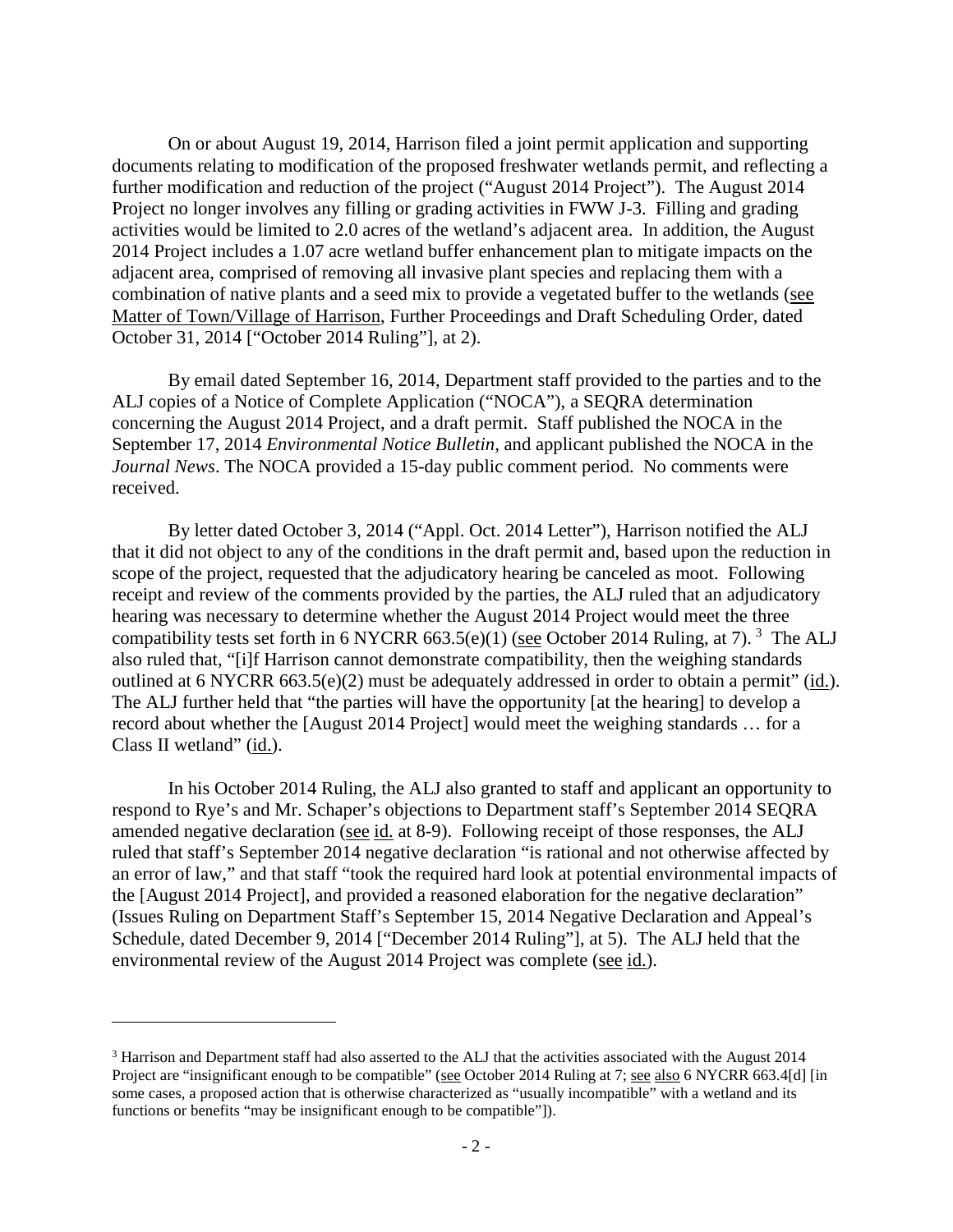Applicant and Department staff appeal from the ALJ's October 2014 Ruling holding that an adjudicatory hearing is necessary (see Expedited Appeal, dated January 13, 2015 ["Harrison App."]; Appeal, undated ["Staff App."]). Rye appeals from the ALJ's December 2014 Ruling regarding SEQRA (see Rye Expedited Appeal, dated January 15, 2015 ["Rye App."]).<sup>[4](#page-3-0)</sup> Mr. Schaper has filed a "reply to the Appeals of Harrison and the DEC," but did not file his own appeal from either of the ALJ Rulings.

In this decision, I (i) reverse the ALJ's October 2014 Ruling, and direct staff to issue the permit for the August 2014 Project; and (ii) affirm the ALJ's December 2014 Ruling, subject to my comments below. As discussed below, the ALJ correctly held that staff took the requisite hard look at the August 2014 Project under SEQRA, and staff's negative declaration is rational and not affected by an error of law. I do not concur with the ALJ's ruling that an adjudicatory hearing is necessary to determine whether the August 2014 Project meets the compatibility tests set forth in 6 NYCRR 663.5(e)(1), and that the parties should have an opportunity to develop a record concerning whether the August 2014 Project would meet the weighing standards set forth at 6 NYCRR 663.5(e)(2).

#### DISCUSSION

#### A. Harrison's and Staff's Appeals

 $\overline{a}$ 

In its appeal, Harrison requests a determination that no issues for adjudication remain, and a direction that the adjudicatory hearing be canceled in accordance with 6 NYCRR  $624.4(c)(5)$  (see Harrison App., at 2, 23). Harrison argues that the sole issue identified for adjudication in my June 2013 Interim Decision – whether the project satisfied the weighing standards – is no longer applicable because the August 2014 Project does not involve any direct impacts to the wetland (see id. at 12-13). Harrison also argues that it has demonstrated that the August 2014 Project meets each of the three compatibility tests set forth at 6 NYCRR 663.5(e)(1) (id. at 13-16). Finally, Harrison argues that intervenors Rye and Schaper have not satisfied their burden of establishing that any substantive and significant issues require adjudication, and that the ALJ erred in finding issues for adjudication (id. at 16-23). Staff has filed its own appeal, joining and agreeing with Harrison's position and requesting that I overturn the ALJ's October 2014 Ruling. I address the parties' arguments below.

#### 1. The Compatibility and Weighing Standards

As set forth above, the earlier versions of the proposed project included filling and grading activities in both FWW J-3 and its adjacent area. Department regulations characterize filling and grading within a freshwater wetland as " $P(X)$ ," "P" denoting an activity requiring a permit, and "X" characterizing the activity as "incompatible," which means "incompatible with a wetland and its functions and benefits" (6 NYCRR 663.4[d]; see also id., Activities Chart, Items 20 [filling] and 25 [grading]). Proposed activities that the regulations characterize as

<span id="page-3-0"></span><sup>4</sup> Although Rye states that it is also appealing from certain rulings contained in the October 2014 Ruling, it provides no argument on any issue specific to that Ruling, and expressly states that "the City is not appealing that portion of ALJ O'Connell's October 2014 Ruling finding that there were still issues that should proceed to the adjudicatory hearing stage" (Rye App. at 1).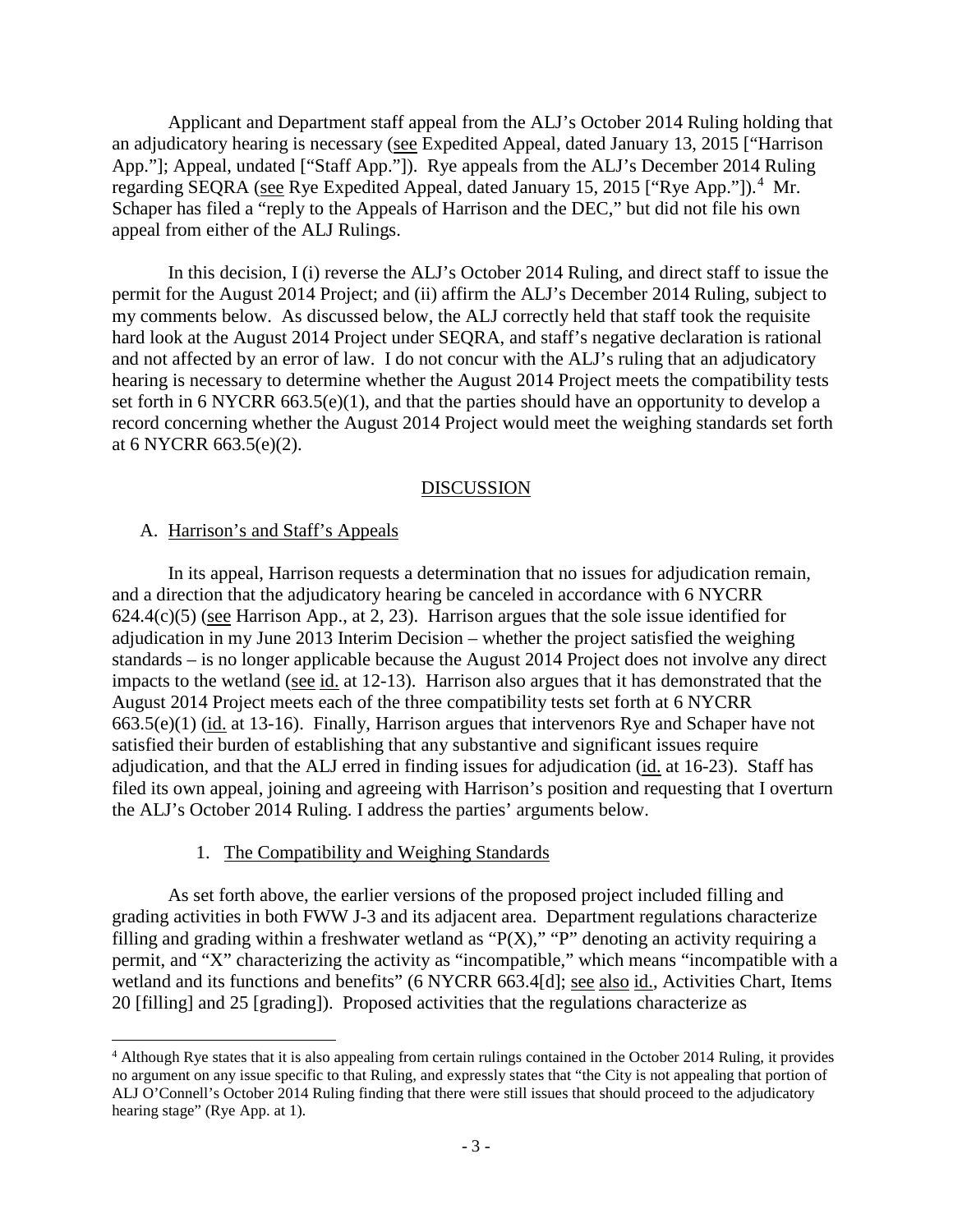"incompatible" must always meet the "weighing standards" in order to be permitted (see 6 NYCRR 663.5[e][2]; 6 NYCRR 663.5[d][2]).

Department regulations characterize filling and grading activities within a wetland adjacent area as "P(N)," "P" again denoting an activity requiring a permit, and "N" characterizing the activity as "usually incompatible," which means "usually incompatible with a wetland and its functions or benefits, although in some cases the proposed action may be insignificant enough to be compatible" (6 NYCRR 663.4[d]; see also id., Activities Chart, Items 20 [filling] and 25 [grading]).

Filling and grading activities in a wetland adjacent area may be permitted if they meet the three tests for compatibility or, as set forth above, are "insignificant enough" to be considered compatible (see 6 NYCRR 663.5[d]; 6 NYCRR 663.5[e]). An activity satisfies the three tests for compatibility where it (i) would be compatible with the preservation, protection and conservation of the wetland and its benefits; (ii) would result in no more than insubstantial degradation to, or loss of, any part of the wetland; and (iii) would be compatible with public health and welfare (see 6 NYCRR 663.5[e][1][i]-[iii]).

Where proposed activities in a wetlands adjacent area meet the three tests for compatibility, "no other weighing standards need apply, regardless of the wetland's classification, and a permit, with or without conditions, may be issued for the proposed activity" (6 NYCRR 663.5[d][1]; see also 6 NYCRR 663.5[e][1] [if all three compatibility tests are met, "no other weighing standards need be met, regardless of the wetland class"]). Thus, the "weighing standards" are not applicable where activities denoted "P(N)" meet the compatibility tests. If a proposed activity does not satisfy all three tests of compatibility, however, it must meet each of the "weighing standards" applicable to the particular class of wetland affected (see 6 NYCRR 663.5[d][2]; 6 NYCRR 663.5[e]).

An applicant bears the burden of demonstrating compliance with permit requirements and the regulations (see 6 NYCRR 663.5[a]). The discussion below addresses first Harrison's and Department staff's submissions regarding whether the August 2014 Project meets the compatibility tests. I will then address whether Rye or Mr. Schaper have raised any substantive and significant issues warranting an adjudicatory hearing.

# 2. The August 2014 Project and Applicable Standards

As set forth above, the August 2014 Project no longer involves any activities within a freshwater wetland, and involves only grading and filling activities within 2.0 acres of the wetland's adjacent area (see Fucillo Aff. Ex. 4, Doc. 4, at 1). Under the regulations, these activities are considered "P(N)" (see discussion above). If the activities meet the three compatibility tests, or are "insignificant enough" to be considered compatible, the weighing standards need not be reached or applied, and a permit may be issued for the project (see 6 NYCRR 663.5[d][1]; 6 NYCRR 663.5[e][1]).

Both before the ALJ and on this appeal, Harrison has argued that the August 2014 Project meets each of the three compatibility tests. With respect to the first compatibility test,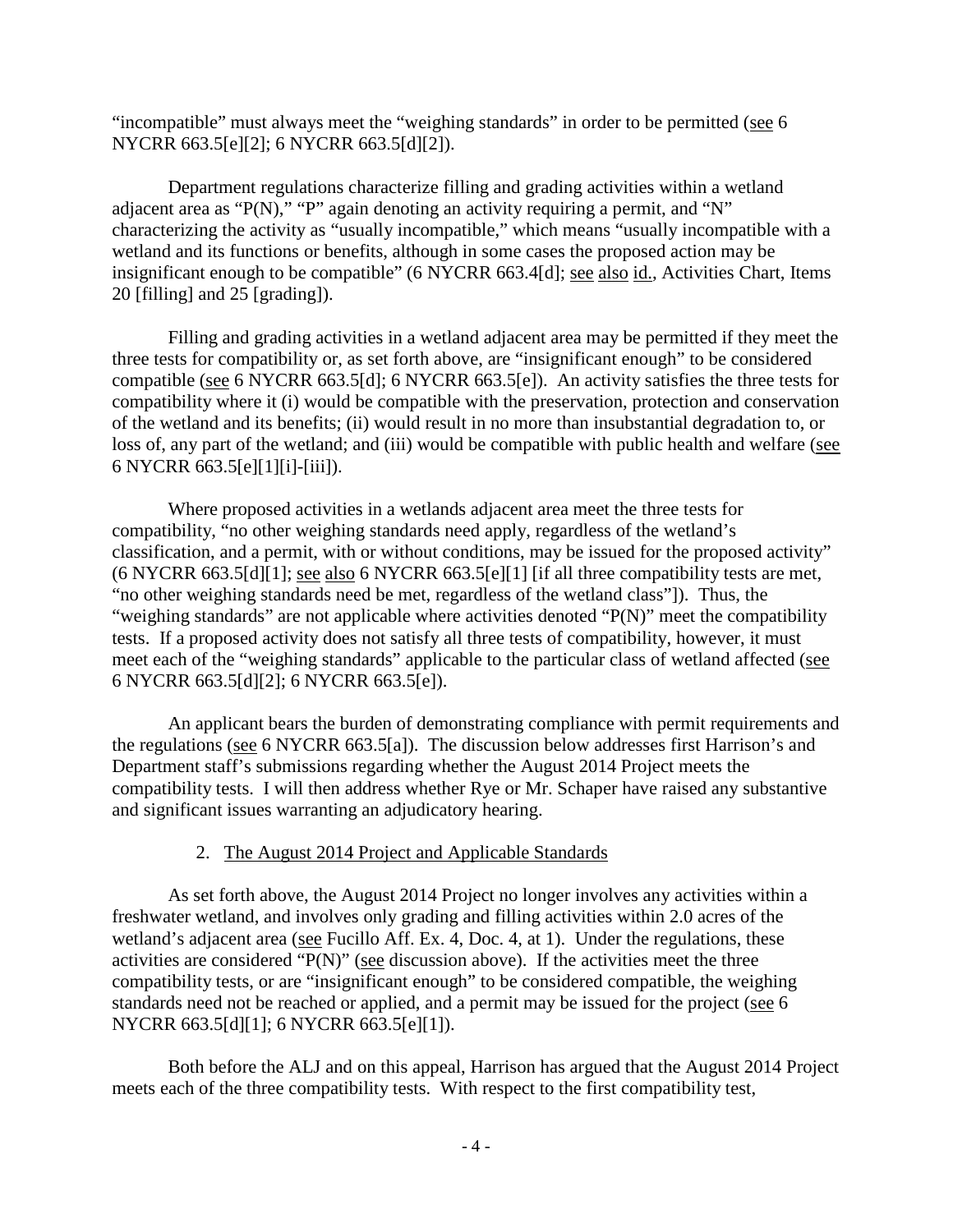Harrison states that the August 2014 Project is compatible with the preservation, protection and conservation of the wetland and its benefits for the following reasons: (i) the project has been redesigned to eliminate all regulated activities in the wetland; (ii) retention of the pond that is part of the mapped wetlands will promote the passive recreational enjoyment of the wetland by providing public open space and access to a restored wetland in an urbanized area; and (iii) the wetland and its adjacent area will benefit from the project's mitigation plan, which includes removing invasive plant species and planting native species on 1.07 acres (see Fucillo Aff. Ex. 4 [Application Document No. 7, Letter from Evans Associates dated July 31, 2014, attaching Project Narrative ("Evans Submission")]; see id. Ex. 8 [Appl. Oct. 2014 Letter], at 3-4; see also Harrison App. at 13-16).

Department staff agrees with Harrison, stating that the wetland would be preserved because the August 2014 Project will involve no direct impact on the wetland. Department staff also describes the mitigation, referred to as a "buffer enhancement plan," which involves the planting of native plants (primarily trees and shrubs) (see Affidavit of Heather Gierloff in Support of Expedited Appeal, dated January 15, 2015 ["Gierloff Aff."], [9[i]; see also Staff App. at 6 [same]). According to Ms. Gierloff, these plantings will increase the complexity of the root systems on site, thereby enhancing habitat, and will provide filtration and soil stability "for both potential water level increases in the wetland and over-land flow of runoff to the wetland" (Gierloff Aff. ¶ 9[i]). Ms. Gierloff states further that the engineering plans submitted by Harrison reflect a post-project increase in flood storage volume (id. ¶ 9[ii]). Thus, the project would not only preserve, protect and conserve the wetland, but would actually increase one of its primary benefits.

With respect to the second compatibility test – whether the project will result in no more than insubstantial degradation to, or loss of, any part of the wetland – Harrison and Department staff state that, because the project no longer involves direct activities in the wetland, no loss of any part of the wetland will occur (see Appl. Oct. 2014 Letter, at 3-4 [no direct wetlands impact]; Evans Submission, at 3 [elimination of filling of on-site pond, which is part of the wetland, means that the second compatibility test has been met]; see also Gierloff Aff. ¶ 9[ii]). In addition, although the August 2014 Project involves grading and filling within the wetland adjacent area, Harrison and staff argue that the proposed mitigation plan "will more than off-set the minimal disturbance to the Adjacent Area" (Appl. Oct. 2014 Letter, at 3; see also Staff App., at 6-7 [although the project includes some impervious surface, run off is controlled with a Stormwater Pollution Prevention Plan and final grading will result in larger land area for flood attenuation]; Gierloff Aff. ¶ 9[ii] [project results in increase in flood storage volume]).

To meet the third compatibility test, the project must be compatible with the public health and welfare. Harrison argues that the project will provide "much needed athletic fields and recreational facilities," and will promote recreational enjoyment of the wetland by providing public open space and walking paths providing access to the wetland (see Appl. Oct. 2014 Letter, at 4). Staff agrees with Harrison's argument, and states further that the August 2014 Project does not propose any actions that would be incompatible with public health and welfare, such as industrial activities, or storage or manufacturing of petroleum or other products that could impact the wetland (see Staff App., at 7).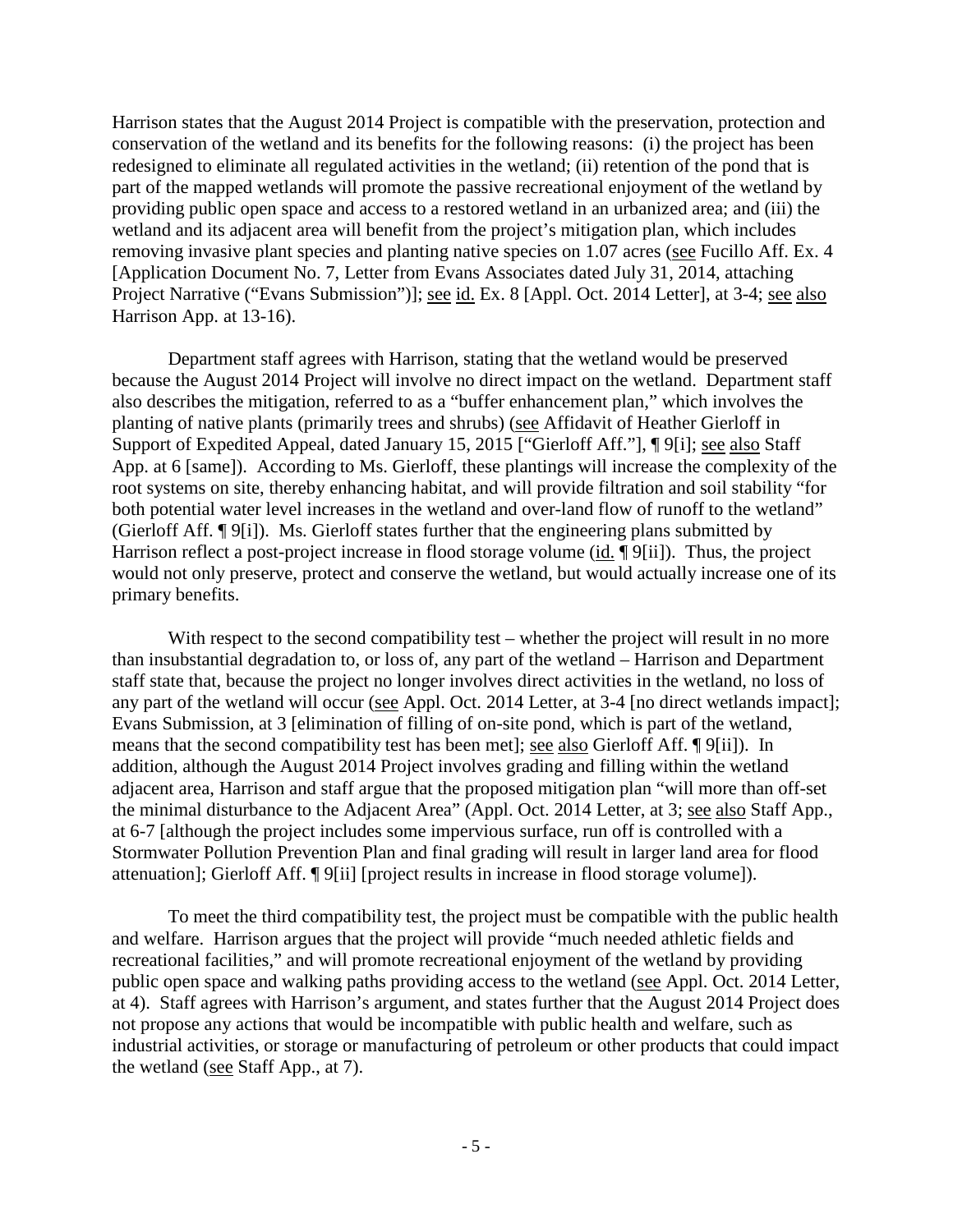#### 3. Intervenors' Positions With Respect to the August 2014 Project

Following the receipt and review of materials relating to the August 2014 Project, and the revised draft permit, Rye and Mr. Schaper filed and served their opposition papers (see Fucillo Aff. Exs. 9 [Letter from Rye Corporation Counsel to ALJ dated October 10, 2014 ("Rye 2014 Letter")] and 10 [Comment on Permit Application by Douglas B. Schaper dated September 17, 2014]). The ALJ thereafter held that an adjudicatory hearing would be required with respect to whether the August 2014 Project meets the compatibility tests, stating only that Rye and Schaper "disagree" with the positions of Harrison and Department staff (see October 2014 Ruling, at 7). The ALJ held that the parties "will have the opportunity [at the adjudicatory hearing] to develop a record about whether the [August 2014 Project] would meet the weighing standards outlined at 6 NYCRR 663.5(e)(2) for a Class II wetland (id.). The ALJ did not refer to any specific documents or other evidence submitted by either Rye or Mr. Schaper to support their "disagreement" with Harrison and staff.

In response to the current appeals by Harrison and Department staff, Rye argues that its wetlands consultant has raised "substantive and significant *concerns* regarding the ability of Harrison to meet these Compatibility Standards" (Opposition to Town/Village of Harrison and Department of Environmental Conservation Region III Stafff's [sic] Expedited Appeals ["Rye Opp."], at 5) (italics added). Rye refers generally to two documents prepared by its consultant, but provides no specific page citations or quotes from these documents to support its argument (see Rye Opp. Ex. 2 [February 23, 2009 document entitled "Response to January 20, 2009 DEC Staff Statement" ("2009 Response"), and November 3, 2008 document entitled "Justification to Deny NYS DEC Freshwater Wetland Permit Application" ("2008 Justification Doc.")]).

On their face, neither of the documents prepared by Rye's consultant addresses the August 2014 Project. Both documents discuss the earlier remediation of the site and an earlier version of the project (see e.g. 2009 Response at 7-8 [discussing freshwater wetlands permit requirements concerning the "Remediation and Redevelopment projects," and SEQRA issues]; 2008 Justification Doc. at 7-12 [discussion of wetlands permit requirements relating to the "Remediation and Redevelopment Projects" and the purported failure of the activities of the Remediation and Redevelopment projects to satisfy the weighing standards]).

The August 2014 Project reflects elimination of direct impacts to the wetland; this addresses concerns raised in Rye's initial offer of proof, including the submissions by Rye's consultant. Rye's submissions are insufficient to establish that a substantive and significant issue exists requiring adjudication of whether the August 2014 Project meets the compatibility tests (see 6 NYCRR § 624.4[c][4] [potential party has burden of persuasion to provide an appropriate offer of proof that supports its proposed issues]; 6 NYCRR 624.5[b][2][ii] [offer of proof must "specify[] the witness(es), the nature of the evidence the person expects to present and the grounds upon which the assertion is made with respect to that issue"]; see also Matter of Akzo Nobel Salt Inc., Interim Decision of Commissioner, January 31, 1996, at 12 [no adjudicatory hearing necessary where revised permit conditions address intervenors' offers of proof]).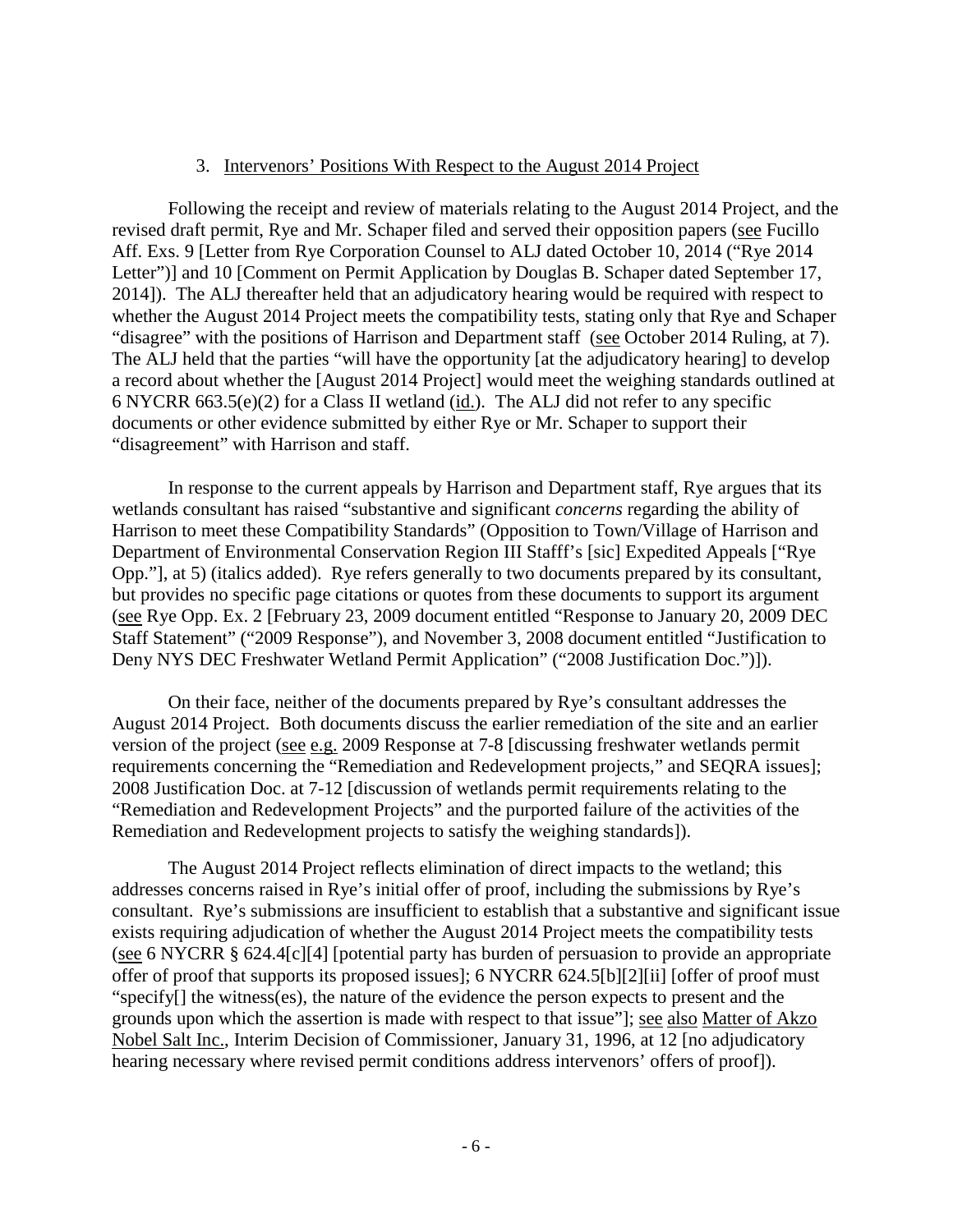In his submission responding to Harrison's and staff's appeals, Mr. Schaper argues that, absent an "independent" scientific analysis of the soils at the site, it is impossible to determine "the site's ability to mitigate flooding" (Letter to parties dated January 29, 2015 ["Schaper Letter"], at 1). Mr. Schaper also continues to argue that the earlier remediation of the site has "erased" the wetlands, and that the proposed project is not in the best interests of the people in the relevant communities (see id. at 1-2). As set forth in prior decisions and rulings, however, the earlier remediation of the site is not the subject of this proceeding (see Interim Decision at 3 n 5 [citing May 2009 Rulings at 52]). Mr. Schaper has not satisfied the burden to demonstrate that a substantive and significant issue exists requiring adjudication (see e.g. Matter of Halfmoon Water Improvement Area No. 1, Decision of the Commissioner, March 3, 1982, at 2 [conclusory statements are not sufficient to raise an adjudicable issue, and a potential party's assertions "should arise from the opinions of the expert or other qualified witnesses"]; see also Matter of Seneca Meadows, Inc., Interim Decision of the Commissioner, October 26, 2012, at 4 [assertions by potential party "must have a factual or scientific foundation. Speculation, expressions of concern, general criticisms, or conclusory statements are insufficient to raise an adjudicable issue."]).

The submissions of Harrison and staff demonstrate that the revised, much-reduced August 2014 Project meets each of the three compatibility tests set forth in the regulations. With respect to the first compatibility test, I agree with Harrison and staff that elimination of the filling and grading activities in the wetland preserves, protects and conserves the wetland and its benefits. Moreover, the mitigation plan to remove invasive plant species and to plant native trees and shrubs on 1.07 acres will enhance the wetland and its adjacent area by improving habitat, soil stability and flood storage capacity.

With respect to the second compatibility test, the August 2014 Project involves no loss of wetland, and the wetland buffer enhancement plan will serve to improve, rather than degrade, the wetland and its adjacent area. Finally, with respect to the third compatibility test, I find that the August 2014 Project will be compatible with the public health and welfare, by promoting recreational enjoyment of the wetland, and providing athletic fields and walking paths.

Neither Rye nor Mr. Schaper has raised a substantive and significant issue with respect to the August 2014 Project and any of the compatibility tests, and I do not concur with the ALJ's holding that the intervenors' "disagreement" with Harrison, or their "concerns," without more, are sufficient to warrant an adjudicatory hearing. Because the compatibility tests are satisfied, the weighing standards need not be reached.

### B. Rye's Appeal

After reviewing Harrison's August 2014 Project which, as discussed above, modified Project Home Run to eliminate direct impacts on FWW J-3, Department staff issued an Amended Negative Declaration dated September 15, 2014 ("Amended Neg. Dec.") (see Rye App. Ex. 3). In the Amended Neg. Dec., staff stated that it had reviewed the project for potential impacts to land, surface water, groundwater, air, traffic, noise, visual and cultural resources (see id.). Staff determined that the August 2014 Project "is a lower impact alternative to a project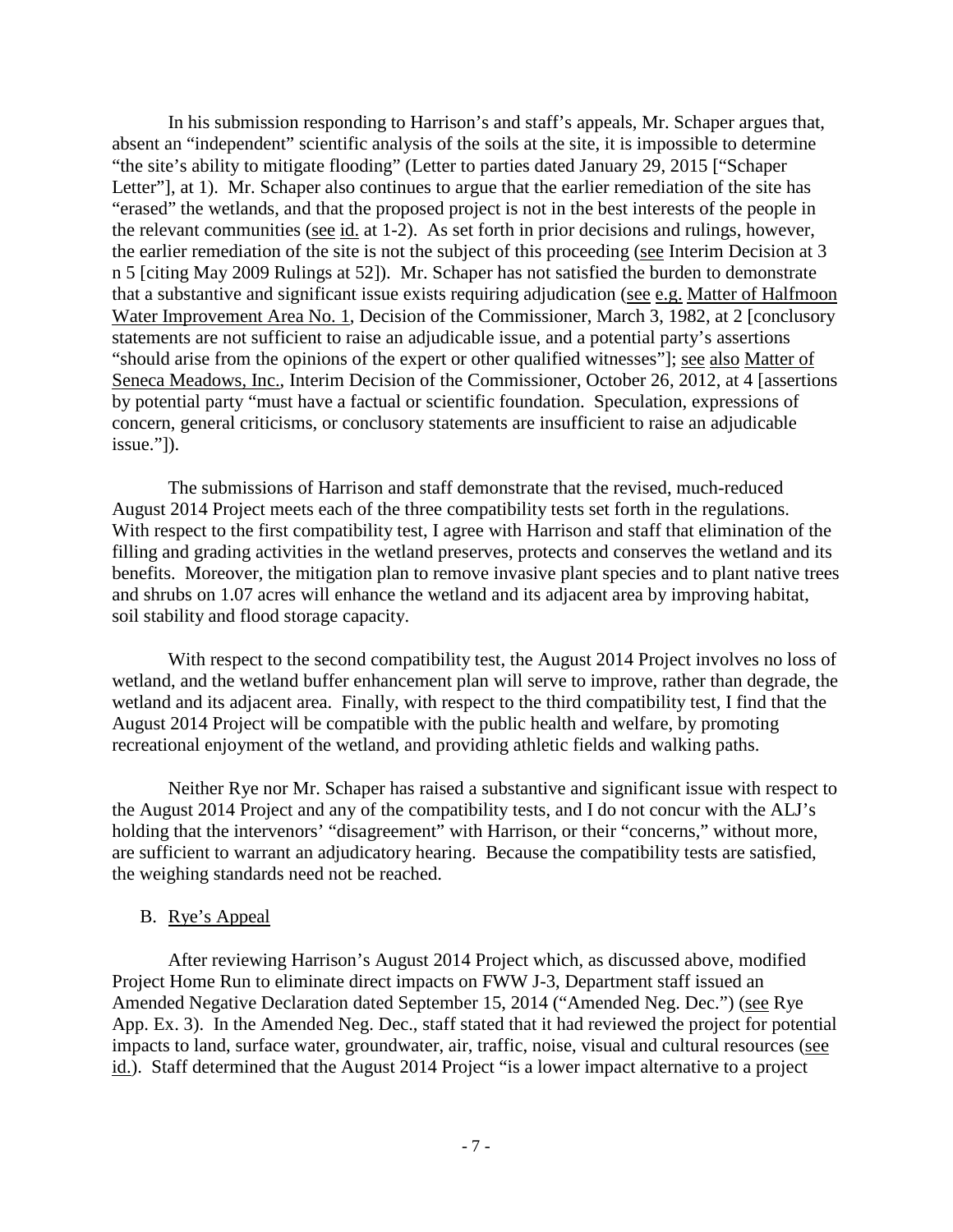that has previously been determined not to have a significant adverse impact on the environment" (id.).

Following receipt and review of the Amended Neg. Dec., a Notice of Complete Application and a revised draft permit, Rye and Mr. Schaper filed letters with the ALJ, and Harrison and staff responded (see December 2014 Ruling at 1). The ALJ thereafter conducted a thorough review of the Amended Neg. Dec. and the parties' filings, and concluded that the Amended Neg. Dec. was rational and not otherwise affected by an error of law, and that staff took the required hard look at potential environmental impacts of the August 2014 Projects and provided a reasoned elaboration for the negative declaration (see id. at 5).

In its appeal, Rye argues that, "simply because the [August 2014 Project] removes one component of the project, it does not mean that there are not remaining significant adverse environmental impacts necessitating a draft environmental impact statement" (Rye App. at 2-3). Rye then argues that the Amended Neg. Dec. is "conclusory," and that the Amended Neg. Dec. relied improperly upon staff's prior negative declaration in July 2011 and Harrison's 2004 negative declaration (see id. at 4). Rye then argues that staff's July 2011 negative declaration was inadequate with respect to flood storage capacity, and that the ALJ's July 2011 Supplemental Rulings was in error (see id. at 6-7). Rye requests that I (i) consider *Harrison's* August 2014 Amended Negative Declaration to be within the scope of these proceedings and find that it is arbitrary and capricious; and (ii) "annul" the ALJ's December 2014 Ruling upholding staff's Amended Neg. Dec. (see id. at 8).

In its response to Rye's appeal, staff points out that, because the August 2014 Project reflects a change in a prior project that had been fully reviewed under SEQRA, staff could have limited its review to only the changes in the August 2014 Project (see Response to City of Rye's Expedited Appeal, undated ["Staff Resp."], at 2 [citing 6 NYCRR 617.7(e)(1)(iii)]).<sup>[5](#page-8-0)</sup> Rather than limit its review to the changes in the project, however, staff reviewed the entire project, and describes that review in detail (see Staff Resp. at 2-4).

Harrison agrees that staff's review could have been limited to the changes in the project, but that staff went further and reviewed the entire project (see Response to City of Rye's Expedited Appeal, dated January 27, 2015 ["Harrison Resp."], at 4). Harrison also points out that many of Rye's arguments were raised, and rejected, in the June 2013 Interim Decision affirming the negative declaration relating to the earlier version of the project (see id. at 6).

I agree with the ALJ's thorough analysis of the parties' arguments relating to staff's SEQRA review of the August 2014 Project. Therefore, upon review of the record and giving due consideration to intervenors' objections to Department staff's amended negative declaration, I conclude that Department staff took the requisite "hard look," and presented a reasoned

 $\ddot{\phantom{a}}$ 

<span id="page-8-0"></span> $5$  Section 617.7(e)(1)(iii) provides as follows:

At any time prior to its decision to undertake, fund or approve an action, a lead agency, at its discretion, may amend a negative declaration when substantive … changes in circumstances related to the project arise; that were not previously considered and the lead agency determines that no significant adverse environmental impacts will occur.